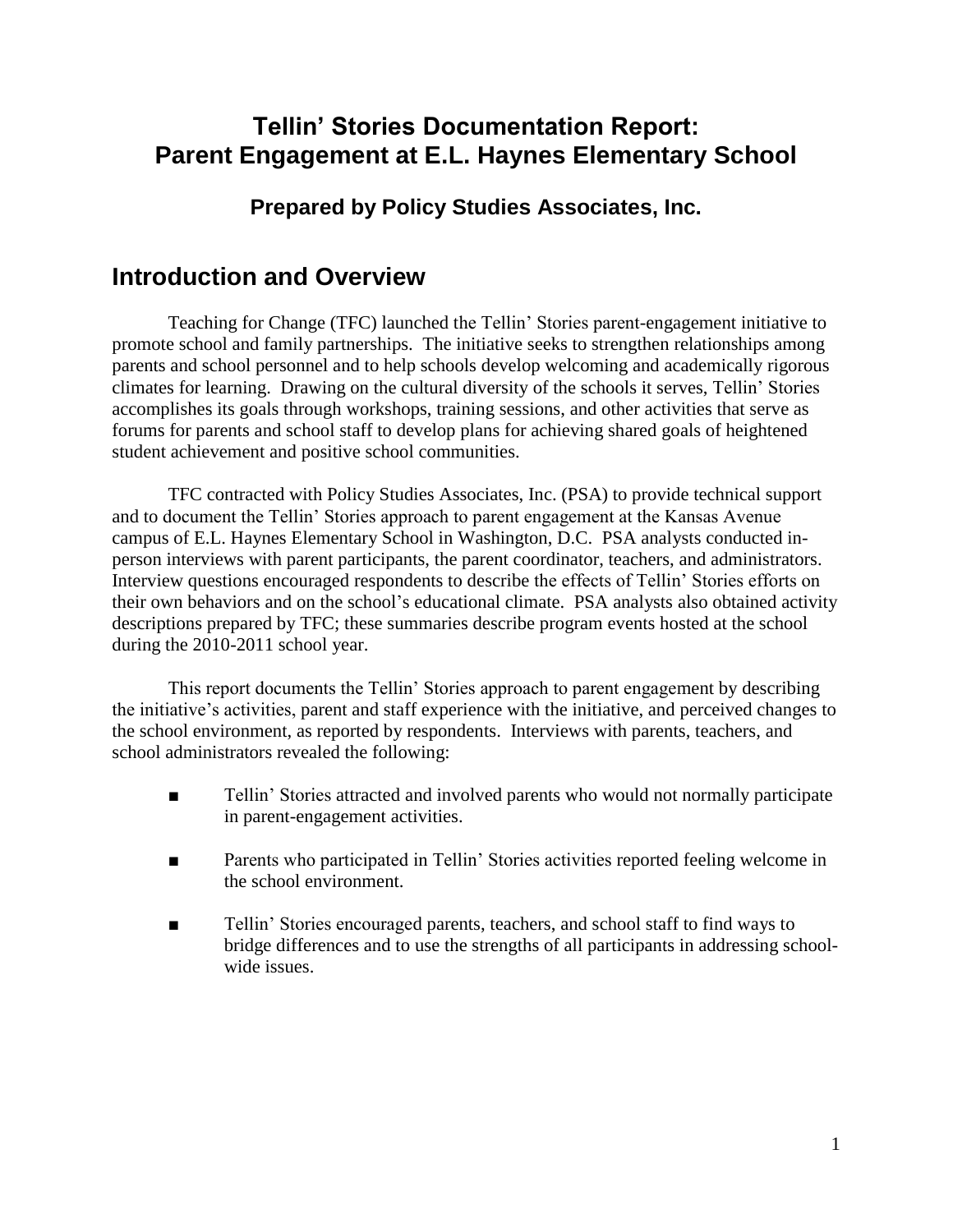## **Parent Engagement Activities**

The Tellin' Stories project at the Kansas Avenue campus began at the start of the 2010- 2011 school year. Activities focused on strategies to strengthen the school community. Each parent-engagement activity, such as the initiative's quilting project, served as a forum for parents and staff members to share their goals for student achievement and their concerns about the school environment. Based on these conversations, parents organized themselves into smaller working groups to explore further the issues raised during meetings and to develop plans to work with school staff to address problems. With administrators and teachers, each working group planned additional parent-engagement activities and events to increase involvement and improve school conditions, including principal roundtables and the Roving Readers program.

*Quilting sessions.* At the start of the school year, parents and school staff members began the Tellin' Stories quilting project. The project began with parents describing their hopes and dreams for their children, some of which they incorporated into the quilt. The quilting project culminated in a school-wide celebration during which parents presented the quilt to their children and school staff. Each quilting session created a unique forum in which parents could discuss their vision for student achievement and school conditions. As parents discussed their concerns with each other and with school staff members, they developed plans to address issues in the school community.

During interviews, parents and staff members discussed the benefits and outcomes of the quilting project. Several parents, for example, described the welcoming atmosphere of each meeting, which helped them feel more comfortable sharing their concerns with other parents and school staff members in attendance. Parents also explained that the quilting sessions helped them feel that they had a voice in the school. As one parent explained:

#### *We're able to come up with solutions to problems and have an opportunity to be involved in what happens at this school.*

Teachers and administrators who attended quilting sessions commented that the activity helped them connect with parents in ways that had not been previously possible. By sharing ideas and concerns, parents and school staff developed stronger relationships. As a teacher reported:

*[The sessions] were intimate, and it was an eye-opener to hear the stories from the families.* 

*It has helped parents become comfortable in the school. Even the parents who aren't of [my] students talk to me in the halls.*

*Parent working groups.* During the spring semester, parents organized themselves into four working groups to address the concerns raised during the quilting project. Each working group addressed a priority for school improvement; the priorities included improvements in academic achievement, student behavior, communication, and diversity. Working groups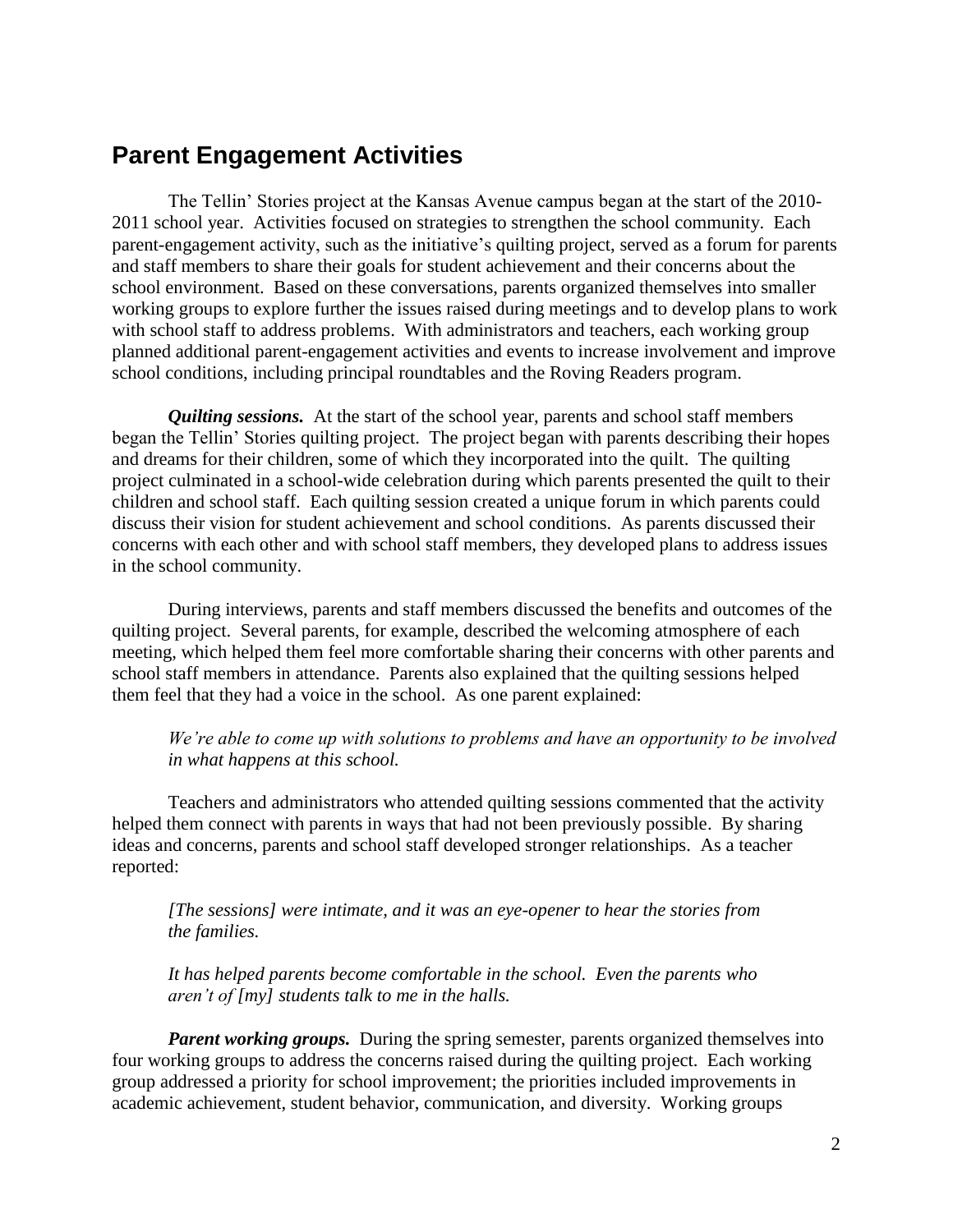developed plans to address each priority and presented their ideas to school staff members. Based on suggestions from parents, school staff members created a list of parent engagementactivities to address each group's concerns.

*Principal chats*. Bimonthly roundtables involving the principal and parents created an opportunity for parents to share their concerns with the school's leader. The roundtables contributed to the school's atmosphere by improving access to staff members and school administration. Several staff members explained that the ability to meet with the principal and discuss school-wide issues was a valuable experience for parents. One teacher explained:

*Our parents have commented on the visibility of the administration, and I think the parents see the principal's devotion to the students.* 

*Roving Readers.* Parents and school staff members launched the Roving Readers program to address concerns raised about student achievement. The program trains parents and other caregivers to read to students in classrooms throughout the school. Participants attend training where they learn strategies for reading aloud to children, both in the classroom and in their homes.

In addition to adding to the number of volunteer opportunities available to families, Roving Readers helped create a bridge between home and school. Through training, parents and other caregivers learned both the importance of reading to children and the importance of reading in non-school settings. One parent explained that Roving Readers opened opportunities for families to discuss books at home:

*The students can form bonds with their parents and siblings by discussing the books shared. Roving Readers has helped strengthened the relationships between the home and the school community.*

## **Effects of Parent Engagement**

*Improved communication.* Research shows that positive communication between families and school staff enables stakeholders to gain an understanding of school goals, student learning needs, and effective home-support strategies for enhancing students' academic achievement (Hoover-Dempsey & Walker, 2002). Parents, teachers, and administrators agreed that the Tellin' Stories project helped to improve communication both among parents and between parents and school staff. Parents, for example, explained that participating in Tellin' Stories activities had helped them meet other families and learn more about the cultures represented in the school community. One parent said:

*[Tellin' Stories] is about getting to know one another and about different cultures. In the process, we learn that we're all the same.*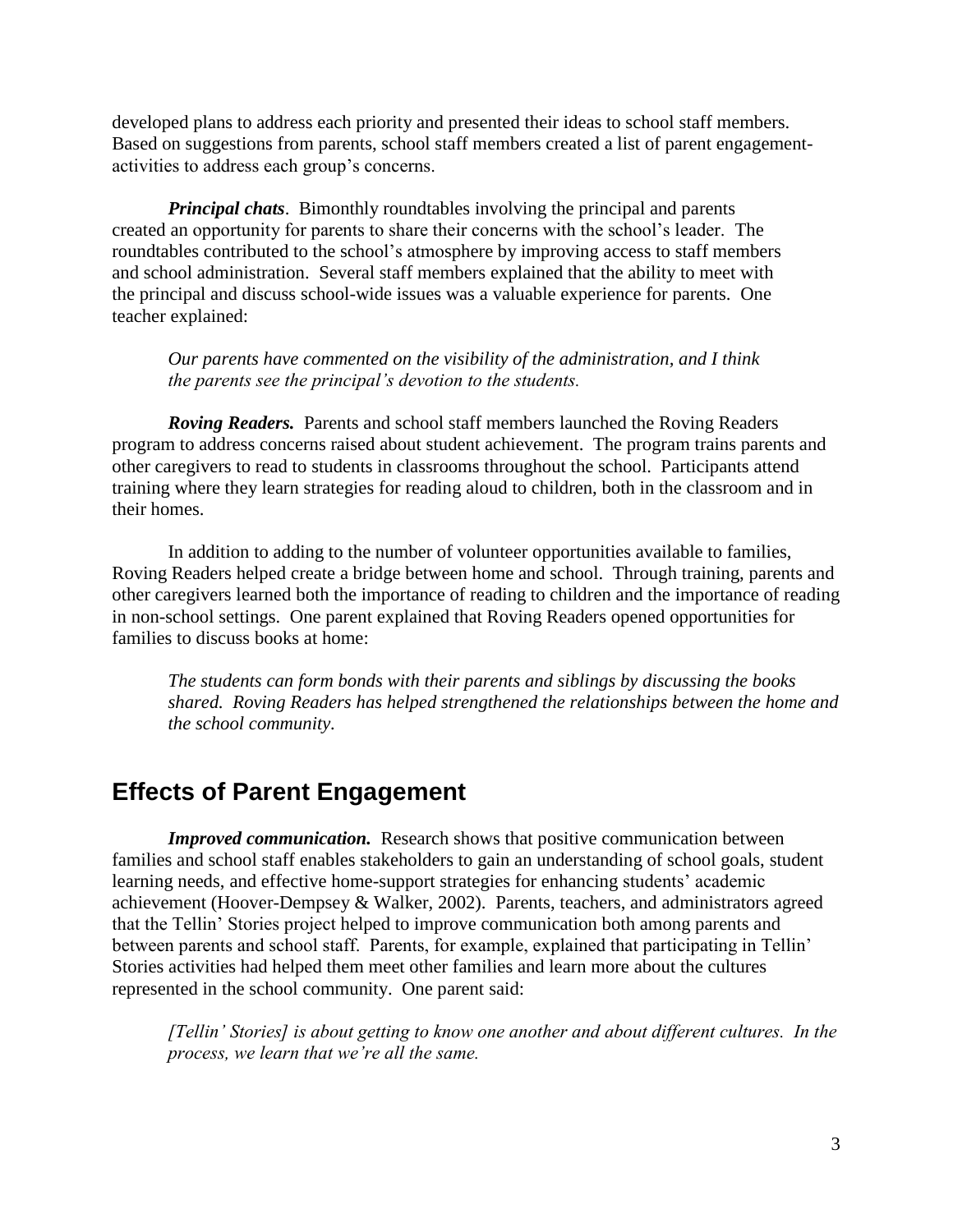The openness in communication between parents and staff members and observations of the positive impact of parent engagement have encouraged more parents to share their thoughts and concerns with school staff. One parent explained:

*Parents are more willing to share their ideas because they see that the school is moving in a direction that respects their opinion.* 

School staff members have also begun to think of new ways to share information with parents, including the involvement of students and parents with the delivery of morning announcements to share information about events and volunteer opportunities at the school.

*Engaging new parents.* Several features of Tellin' Stories have not only increased the number of parents engaged in the E.L. Haynes community but also expanded the diversity of parents who participate in activities. One staff member explained that the success of Tellin' Stories is its ability to "draw a diverse group of parents and parents who wouldn't normally participate" in similar activities. Parents who were either new to the school or had never participated in parent organizations explained that they were initially reluctant to become involved. However, after attending Tellin' Stories events, these parents became active participants in the project:

*When I first came to this school, I didn't intend to participate in any parent engagement activities. When I came to [Tellin' Stories] on the first day, I found something different. I've come to participate in many activities.*

Many of the features of Tellin' Stories influenced parents' decisions to participate. Some parents felt that it was friendlier and more personable compared to other parent-engagement activities in which they had participated.

*I didn't participate in any parent activities before this. I was a little afraid of the PTA-type meetings, but I loved the idea of Tellin' Stories so I decided to come.*

*What attracted me to Tellin' Stories is that it is more personable instead of sitting in a meeting and being talked at.*

Tellin' Stories parent-driven agenda was also a draw for many parents. One parent explained:

*It's good for people to recognize that this is a parent vehicle. [We] can make changes through Tellin' Stories.* 

*Improved school environment.* Parents and school staff members who participated in interviews agreed that increased parent engagement and collaboration with school staff has had a positive effect on the school environment. Parents explained that the opportunity to interact with each other and with school staff has helped them feel part of the school community. One parent explained: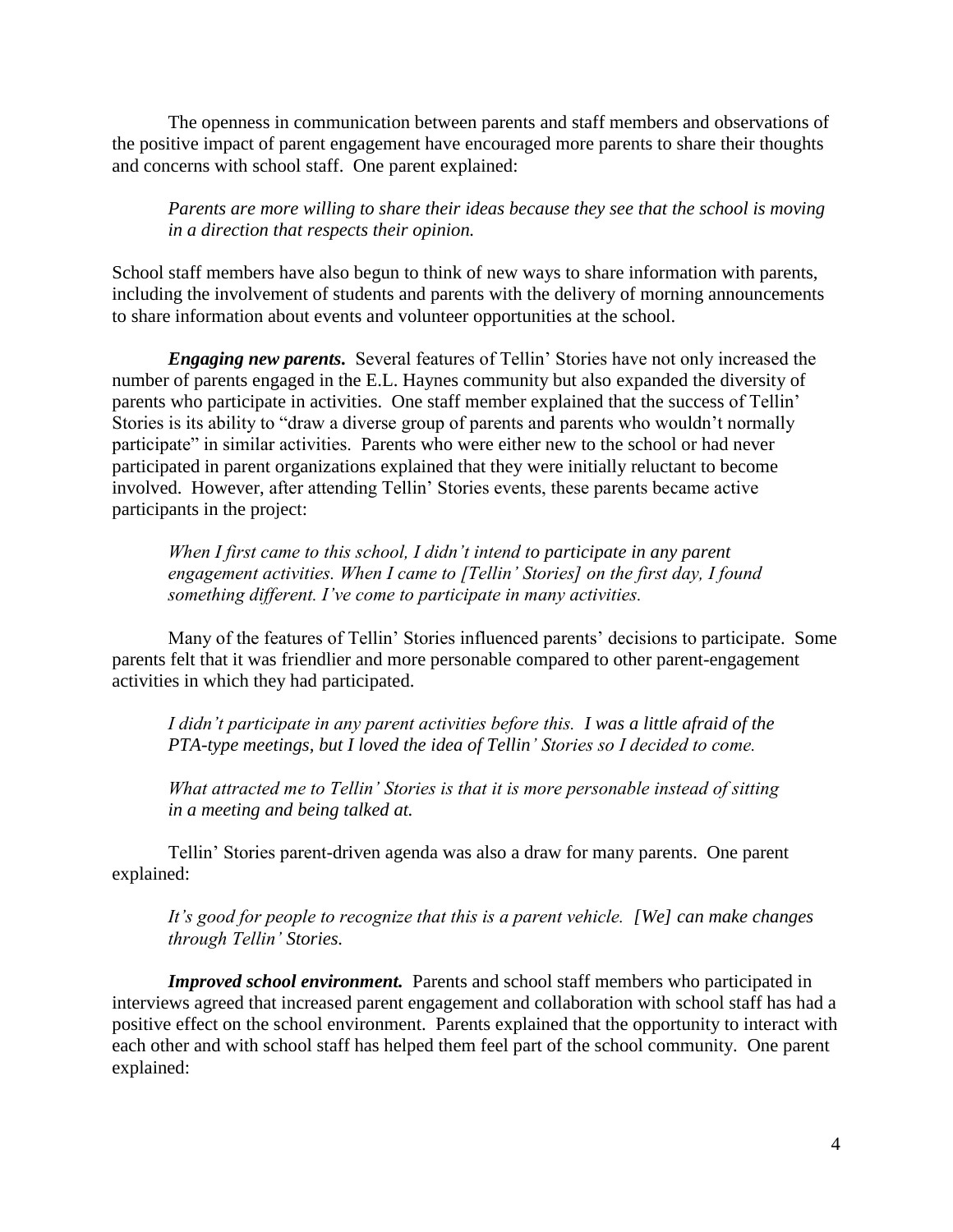*The parents and students feel more comfortable in the building. The activities that Tellin' Stories has provided has helped create that feeling.*

School staff members explained that although the school has an open-door policy for parent visits, it needs to make a greater effort to encourage parents to attend events and volunteer in their children's classrooms. In one staff member's words:

*We need to be more intentional about inviting parents to come in, especially for parents we don't see a lot. We need to be more creative about what we do.*

*Creating a culture of family engagement.* A recent report by the Harvard Family Research Project describes family engagement as needing to be continuous across a child's life, entailing commitment and changing parent roles as children mature into young adulthood (Harvard Family Research Project, 2010). Tellin' Stories has helped foster a culture of family engagement among parents, one that many staff members hope will persist after students leave the elementary school. Two of the parents interviewed explained that their participation in Tellin' Stories has set a foundation for continued involvement in their children's education.

*Tellin' Stories has made me more comfortable becoming more involved in my child's education. This is a place where we can express our ideas, and it's benefited both the parents and the children.*

*[Tellin' Stories] has helped me learn what I can do to help my child have the most fruitful experience in school that she can have.*

Teachers and administrators said that setting the foundation for engagement would encourage parents to be involved in their child's education through college. Staff members hope to use parent-engagement opportunities to provide parents with resources to help them support their children beyond elementary school.

*It's about encouraging parents to be involved in their child's education through college…we need to make the road clear for parents.*

*We're not just educating for E.L. Haynes, we're educating for life. It's vital that we speak about how [parents] can seek out resources for their children.*

*Changes to professional behavior.* Increased parent engagement at E.L. Haynes had a positive effect on the professional behavior of teachers and school administrators, according to respondents. As several teachers and school administrators explained, increased parent involvement had increased educators' sense of accountability to the families served by the school.

*[Parent involvement] holds us accountable to our students and the families in this school. I'm not afraid to work hard to build relationships.*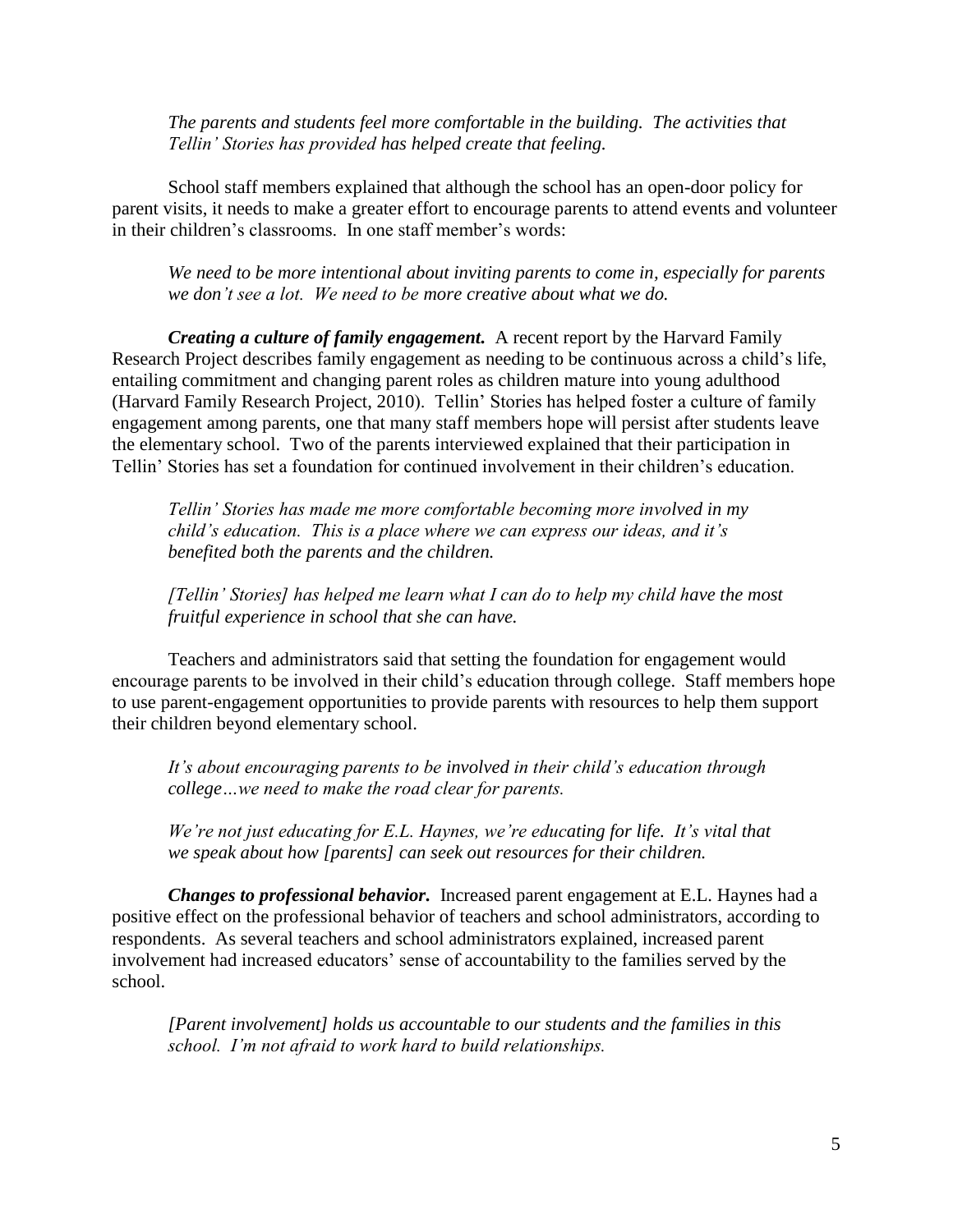*It's definitely made me a better teacher. I expect high levels from my students, and the parents expect a lot from me…it's made me want to be more accountable to them.*

Staff members also stated that the parent engagement initiative taught them new strategies to engage families. One teacher explained:

*It's challenged me as a teacher to go beyond my normal strategies to engage parents and do things that I would have never done.*

### **Recommendations from Participants**

Parents and school staff members expressed their satisfaction with the Tellin' Stories project and the positive direction in which it has helped moved the school. Tellin' Stories helped create a welcoming environment in which parents could feel comfortable sharing their thoughts and concerns. Parents, teachers, and administrators appreciated the opportunity to learn from each other and work together to create an environment that supports student learning. As Tellin' Stories prepares to continue its work at the school, interviews with parents and school staff suggest that there are areas where the project can be improved to increase parent engagement. The following recommendations are offered based on suggestions offered directly by parents, teachers, and administrators.

**Support parent attendance.** Parents and school staff members commented that, although there is consistent attendance at Tellin' Stories events, they would like to see more parents participate in activities. Both groups recognize that certain challenges affect parent attendance, including transportation and scheduling conflicts, and suggested that parents and staff work together to improve attendance. For example, parents suggested hosting organizing events in the evenings and on weekends to improve attendance. One parent explained that it was challenging for her to attend meetings during the week and would like to see some activities on Friday evenings. Another suggested holding principal roundtables multiple times during the week so that parents would have more options to meet with school staff.

*Clarify the purpose and goals of Tellin' Stories*. Several parents interviewed explained that they were initially hesitant to attend Tellin' Stories events because they did not know what to expect from the project. One parent described the project as "mystical" but eventually became an active participant after attending several events. One of the parents interviewed said that clarifying the purpose and goals of Tellin' Stories might increase parent attendance:

*I think there needs to be more of an explanation of what parents can expect at meetings; more parents might come out.*

Parents and staff members who have participated in the project may consider delivering a presentation at the start of the school year that outlines the structure and goals of Tellin' Stories. Parents can also share their experiences informally with parents who are new to Tellin' Stories.